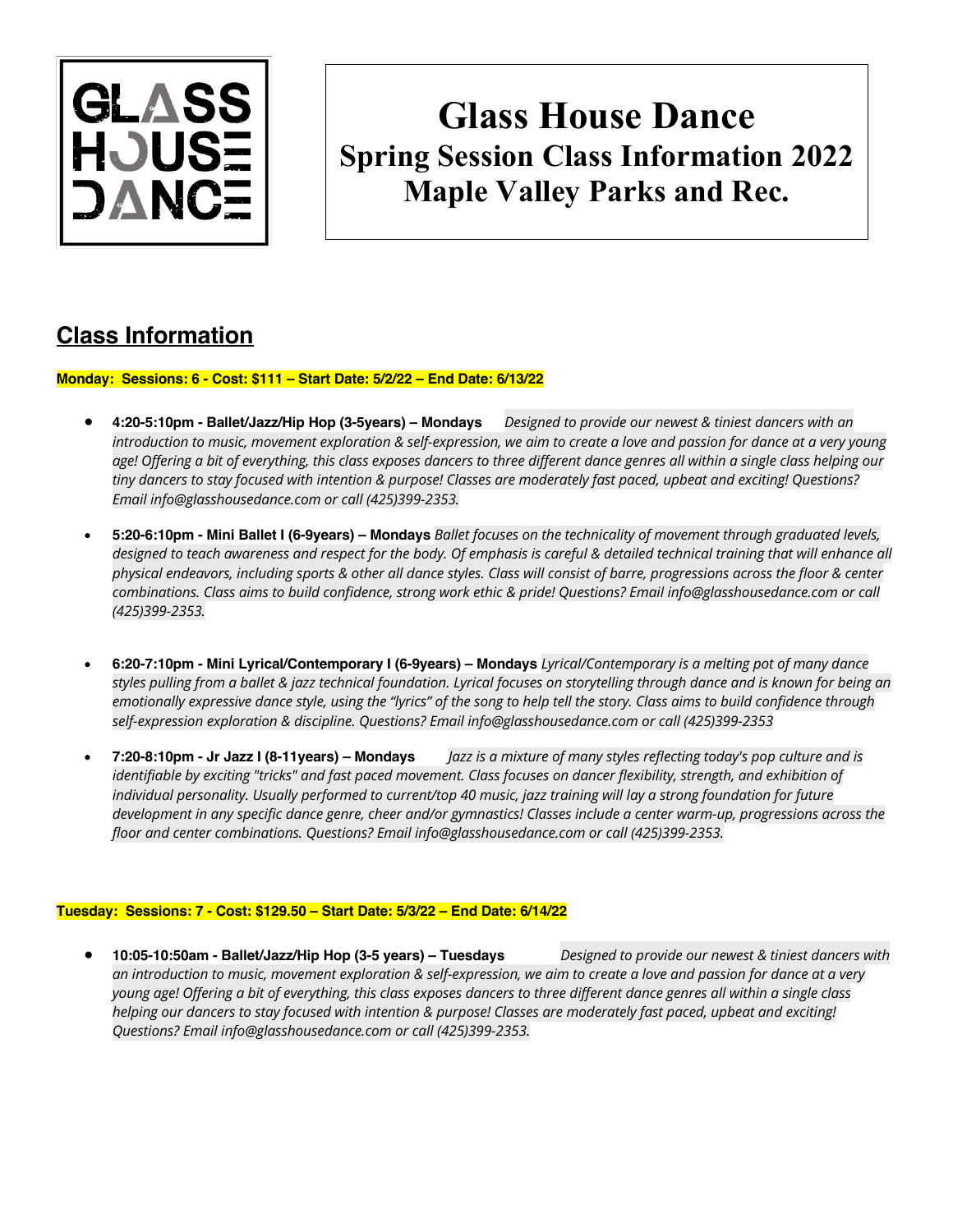#### **Wednesday: Sessions: 7 - Cost: \$129.50 – Start Date: 5/4/22 – End Date: 6/15/22**

- **9:10-9:55am - Ballet/Jazz/Hip Hop (3-5 years) – Thursdays** *Designed to provide our newest & tiniest dancers with an introduction to music, movement exploration & self-expression, we aim to create a love and passion for dance at a very young age! Offering a bit of everything, this class exposes dancers to three different dance genres all within a single class helping our*  dancers to stay focused with intention & purpose! Classes are moderately fast paced, upbeat and exciting! Questions? Email *info@glasshousedance.com or call (425)399-2353.*
- **10:05-10:50am - Ballet/Lyrical/Creative (3-5 years) – Wednesdays** *Designed to provide our newest & tiniest dancers with an introduction to music, movement exploration & self-expression, we aim to create a love and passion for dance at a very young age! Experimental games will aid dancers in imaginative thinking, imagery & storytelling. This class is perfect for the selfthinker & dreamer, offering the perfect balance of structure & freedom. Questions? Email info@glasshousedance.com or call (425)399-2353.*
- **4:20-5:10pm - Mini Jazz I (6-9years) – Wednesdays** *Jazz is a mixture of many styles reflecting today's pop culture and is identifiable by exciting "tricks" and fast paced movement. Class focuses on dancer flexibility, strength, and exhibition of individual personality. Usually performed to current/top 40 music, jazz training will lay a strong foundation for future development in any specific dance genre, cheer and/or gymnastics! Class aims to build confidence through hard work, discipline & accomplishment!! Questions? Email info@glasshousedance.com or call (425)399-2353.*
- **4:30-5:20pm - Ballet/Jazz/Hip Hop (3-5 years) – Thursdays** *Designed to provide our newest & tiniest dancers with an introduction to music, movement exploration & self-expression, we aim to create a love and passion for dance at a very young age! Offering a bit of everything, this class exposes dancers to three different dance genres all within a single class helping our*  dancers to stay focused with intention & purpose! Classes are moderately fast paced, upbeat and exciting! Questions? Email *info@glasshousedance.com or call (425)399-2353.*
- **5:20-6:10pm - Ballet/Lyrical/Creative (3-5 years) – Wednesdays** *Designed to provide our newest & tiniest dancers with an introduction to music, movement exploration & self-expression, we aim to create a love and passion for dance at a very young age! Experimental games will aid dancers in imaginative thinking, imagery & storytelling. This class is perfect for the selfthinker & dreamer, offering the perfect balance of structure & freedom. Questions? Email info@glasshousedance.com or call (425)399-2353.*
- **6:20-7:10pm - Mini Hip Hop I (6-9years) – Wednesdays** *Hip Hop encompasses a wide array of movement vocabulary that uses elements of popping, locking, tutting, animation, krump, breaking and new style. Hip Hop is a blend of modern and contemporary dance styles performed to current "age and context appropriate" Hip Hop music and beats! Classes are*  energetic, stimulating, and fast paced with emphasis placed on individual style and texture. Questions? Email *info@glasshousedance.com or call (425)399-2353.*
- **7:20-8:10pm - Jr Hip Hop I (8-11years) – Wednesdays** *Hip Hop encompasses a wide array of movement, vocabulary that uses elements of popping, locking, tutting, animation, krump, breaking and new style. Hip Hop is a blend of modern and contemporary dance styles performed to current "age and context appropriate" Hip Hop music and beats! Classes are energetic, stimulating, and fast paced with emphasis placed on individual style and texture. Classes include a center warm up, progressions across the floor, and center combinations. Questions? Email info@glasshousedance.com or call (425)399-2353*

#### **Thursday: Sessions: 7 - Cost: \$129.50 – Start Date: 5/5/22 – End Date: 6/16/22**

• **9:10-9:55am - Ballet/Lyrical/Creative (3-5 years) – Thursdays** *Designed to provide our newest & tiniest dancers with an introduction to music, movement exploration & self-expression, we aim to create a love and passion for dance at a very*  young age! Experimental games will aid dancers in imaginative thinking, imagery & storytelling. This class is perfect for the self*thinker & dreamer, offering the perfect balance of structure & freedom. Questions? Email info@glasshousedance.com or call (425)399-2353.*